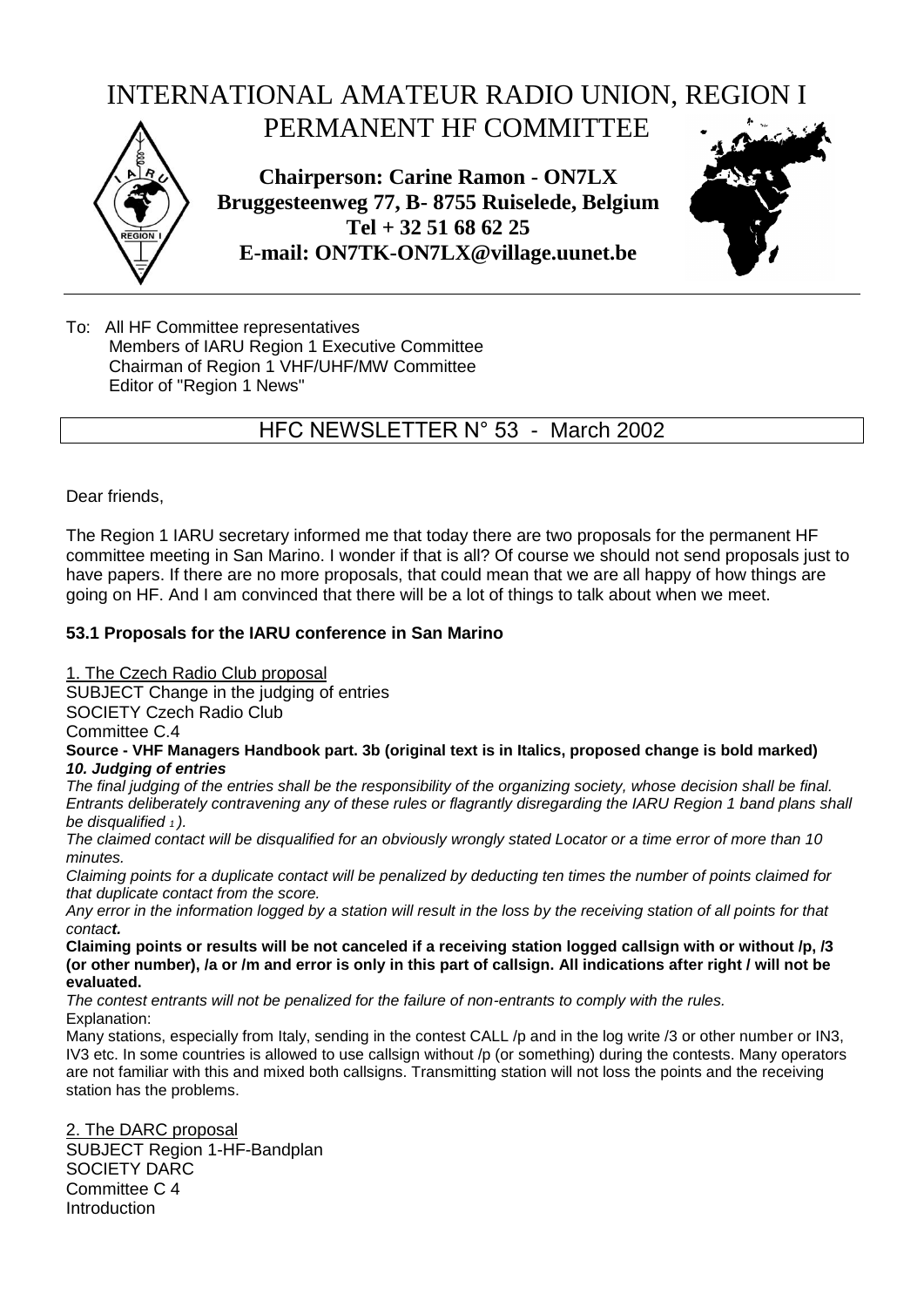The priciple idea of a band plan concept based on typical bandwiths used by various modes was submitted to the IARU Region 1 HF Committee in 1992 by DARC.

The idea was prompted by the emergence of new modes, changes in user pattern and the desirability of more economical frequency usage.

This concept, called Bandplan 2000, has been reviewed by the HFC several times. SARA came up with a very detailed bandplan concept in 1999, based on the same idea.

Discussion within HFC has shown, that a new bandplan should be easy to understood, should be simple, should take care of traditionally grown and world wide known areas of activity like dx-windows and contest preferred segments and should give space for implementing new technologies or modes without reviewing the complete document.

2.Proposal

A)

It is proposed to split the HF bandplan into two parts

Source plus Usage

Remarks.

3. It is furthermore proposed to add guidelines which are not part of the bandplan but which have to be reviewed and adopted by the HFC. As guidelines are concerned, the centers of activity for given NB- and WB-Modes are listed.

B)

It is proposed to use the following expressions (specified in the remarks) for the Source:

1. NB: Narrow Bandwith Modes, Bandwith less than 500 Hz

2. WB: Wide Bandwith Modes, Bandwith more than 500 Hz but less than 3 kHz C)

It is proposed to use the following expressions (specified in the remarks) for the Usage:

1. CW: Telegraphy

2. PHONE: SSB and other voice modes with bandwith less than 3 kHz

3.All NB-Modes: All Analog and Digital Narrow- Bandwith-Modes with bandwith less than 500 Hz, listed under remarks,

4.All WB\_Modes: All Analog and Digital Wide- Bandwith-Modes with bandwith more than 500 Hz and less than 3 kHz, listed under remarks,

5.IBP: Intl. Beacon Project (protected frequencies with +/- 1 kHz guide).

D)

For the time being the now existing bandplan can easily be implemented into the new concept. World-wide known areas of activity such as DX-windows on 3,5 MHz and contest segments on 3,5 MHz and 14 MHz stay as they are.

| <b>SOURCE</b> |                  |                 | <b>USAGE</b>                   |
|---------------|------------------|-----------------|--------------------------------|
| <b>BAND</b>   | <b>FREQUENCY</b> | <b>BANDWITH</b> |                                |
| 1,8 MHz       | 1810-1838        | <b>NB</b>       | <b>CW</b>                      |
|               | 1838-1842        | <b>NB</b>       | all NB-MODES                   |
|               | 1842-2000        | <b>WB</b>       | <b>PHONE</b>                   |
|               |                  |                 |                                |
| 3,5 MHz       | 3500-3510        | <b>NB</b>       | CW-DX                          |
|               | 3510-3560        | <b>NB</b>       | <b>CW-Contest Preferred</b>    |
|               | 3560-3620        | <b>NB</b>       | all NB-MODES                   |
|               | 3620-3650        | WB              | <b>PHONE-Contest Preferred</b> |
|               | 3650-3775        | <b>WB</b>       | all WB-MODES                   |
|               | 3775-3800        | <b>WB</b>       | PHONE-DX                       |
|               |                  |                 |                                |
| 7 MHz         | 7000-7035        | <b>NB</b>       | <b>CW</b>                      |
|               | 7035-7045        | <b>NB</b>       | all NB-MODES                   |
|               | 7045-7100        | <b>WB</b>       | all WB-MODES                   |
|               |                  |                 |                                |
| 10 MHz        | 10100-10140      | <b>NB</b>       | <b>CW</b>                      |
|               | 10140-10150      | NB.             | all NB-MODES                   |
|               |                  |                 |                                |
| 14 MHz        | 14000-14060      | <b>NB</b>       | <b>CW-Contest Preferred</b>    |
|               | 14060-14099      | <b>NB</b>       | all NB-MODES                   |
|               | 14099-14101      | <b>NB</b>       | <b>IBP</b>                     |
|               | 14101-14112      | <b>NB</b>       | all NB-MODES                   |
|               | 14112-14125      | <b>WB</b>       | <b>PHONE</b>                   |

# IARU Region 1 HF BAND PLAN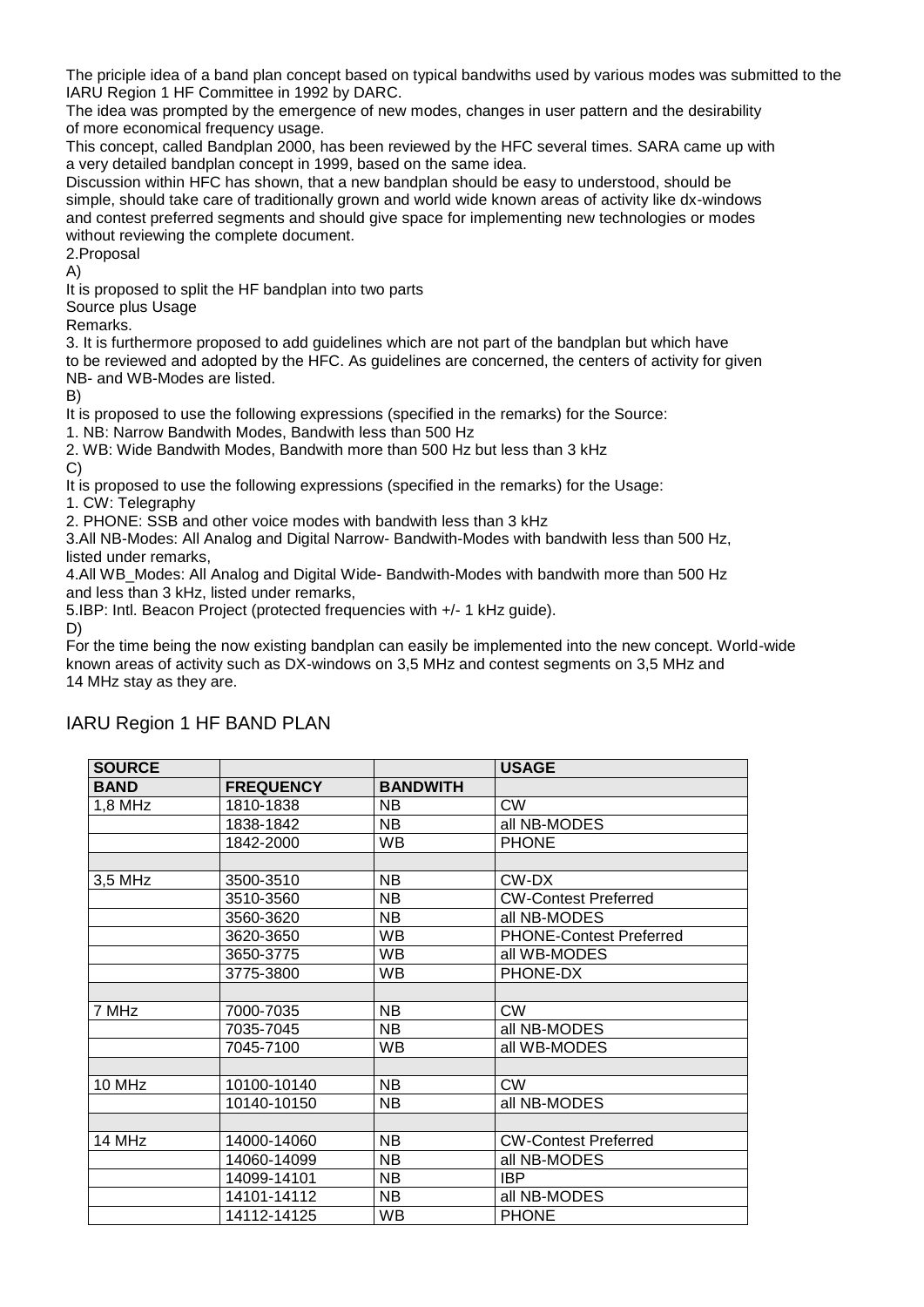|        | 14125-14300      | WB        | <b>PHONE-Contest Preferred</b> |
|--------|------------------|-----------|--------------------------------|
|        | 14300-14350      | <b>WB</b> | all WB-MODES                   |
|        |                  |           |                                |
| 18 MHz | 18068-18100      | <b>NB</b> | <b>CW</b>                      |
|        | 18100-18109      | <b>NB</b> | all NB-MODES                   |
|        | 18109-18111      | NB        | <b>IBP</b>                     |
|        | 18111-18168      | <b>WB</b> | <b>PHONE</b>                   |
|        |                  |           |                                |
| 21 MHz | 21000-21070      | <b>NB</b> | <b>CW</b>                      |
|        | 21070-21149+ B70 | NΒ        | all NB-MODES                   |
|        | 21149-21151      | <b>NB</b> | <b>IBP</b>                     |
|        | 21150-21350      | <b>WB</b> | <b>PHONE</b>                   |
|        | 21350-21450      | <b>WB</b> | all WB-MODES                   |
|        |                  |           |                                |
| 24 MHz | 24890-24920      | <b>NB</b> | <b>CW</b>                      |
|        | 24920-24929      | NΒ        | all NB-MODES                   |
|        | 24929-24931      | <b>NB</b> | <b>IBP</b>                     |
|        | 24930-24990      | WB        | <b>PHONE</b>                   |
|        |                  |           |                                |
| 28 MHz | 28000-28050      | <b>NB</b> | <b>CW</b>                      |
|        | 28050-28190      | <b>NB</b> | all NB-MODES                   |
|        | 28190-28199      | NB        | IBP regional time shared       |
|        | 28199-28201      | <b>NB</b> | IBP world wide time shared     |
|        | 28201-28225      | <b>NB</b> | IBP continuous-duty            |
|        | 28225-29200      | <b>WB</b> | <b>PHONE</b>                   |
|        | 29200-29300      | <b>WB</b> | all WB-MODES                   |
|        | 29300-29510      | WB        | Satellite down-link            |
|        | 29510-29700      | <b>WB</b> | all WB-MODES                   |
|        |                  |           |                                |

## **Guidelines to IARU REGION-1 HF-BANDPLAN**

#### **Centers of Activity**

The frequencies listed below are subject of orientation. These frequencies are not protected but world-wide known and used as indicated.

Frequency usage is on non -interference basis. All operators, especially when used computer-assisted modes, have to check the frequency before transmitting.

| <b>MODE</b>       | <b>AMTOR ARQ</b> | <b>FAX/SSTV</b> | <b>FELDHELL</b> | <b>HF-PACKET</b> | MT63-1K          | <b>PACTOR</b>    | <b>PSK 31</b>    | RTTY 45/170      | CW/QRP    |
|-------------------|------------------|-----------------|-----------------|------------------|------------------|------------------|------------------|------------------|-----------|
| Bandwith/Hz       | 300              | 3000            | 360             | 500              | 1000             | 300              | 60               | 300              |           |
| Bandplan-Category | <b>NB</b>        | <b>WB</b>       | <b>NB</b>       | <b>NB</b>        | <b>WB</b>        | <b>NB</b>        | <b>NB</b>        | <b>NB</b>        | <b>CW</b> |
|                   | F <sub>1</sub> B | J3C             | A1B             | F <sub>1</sub> B | G <sub>2</sub> B | F <sub>1</sub> B | G <sub>2</sub> A | F <sub>1</sub> B | A1A       |
| 1.8 MHz-Band      |                  | not             |                 |                  |                  |                  | 1838.15          | all NB-MODE      | 1810      |
| 3.5 MHz-Band      |                  | 3730            | 3577            |                  |                  | 3583.7           | 3580.15          | all NB-MODE      | 3560      |
| 7 MHz-Band        |                  | 7040            | 7035            |                  |                  |                  | 7035.15          | all NB-MODE      | 7030      |
| 10 MHz-Band       |                  | not             |                 |                  |                  |                  | 10142.15         | all NB-MODE      | 10106     |
| 14 MHz-Band       | 14095            | 14230           | 14115           | 14089-14099      | 14347            | 14079            | 14070.15         | all NB-MODE      | 14060     |
| 18 MHz-Band       | 18102.5          | 18110           |                 | 18101-18112      |                  |                  | 18100.15         | all NB-MODE      | 18096     |
| 21 MHz-Band       | 21095            | 21340           |                 |                  |                  |                  | 21080.15         | all NB-MODE      | 21060     |
| 24 MHz-Band       |                  | 24930           |                 |                  |                  |                  | 24920.15         | all NB-MODE      | 24906     |
| 28 MHz-Band       | 28095            | 28680           |                 | 29210-29290      |                  | 28079            | 28120.15         | all NB-MODE      | 28060     |

Status 11/2001 edited: dl1vdl@darc.de

### **53.2 The European Union Regions Award**

I am IK2UVR, Pier Luigi Anzini, author and manager of EURA, European Union Regions Award. I would like to introduce this new award based on European Union Regions.

To get this Award it is necessary to have contacted and confirmed with QSL card (paper card or electronic card) stations located in the different Euro-Regions as displayed in the official table. At the moment there are 180 of them, but their number will increase when new members will join the European Union. The validity of the contacts starts from the date of membership, as follows: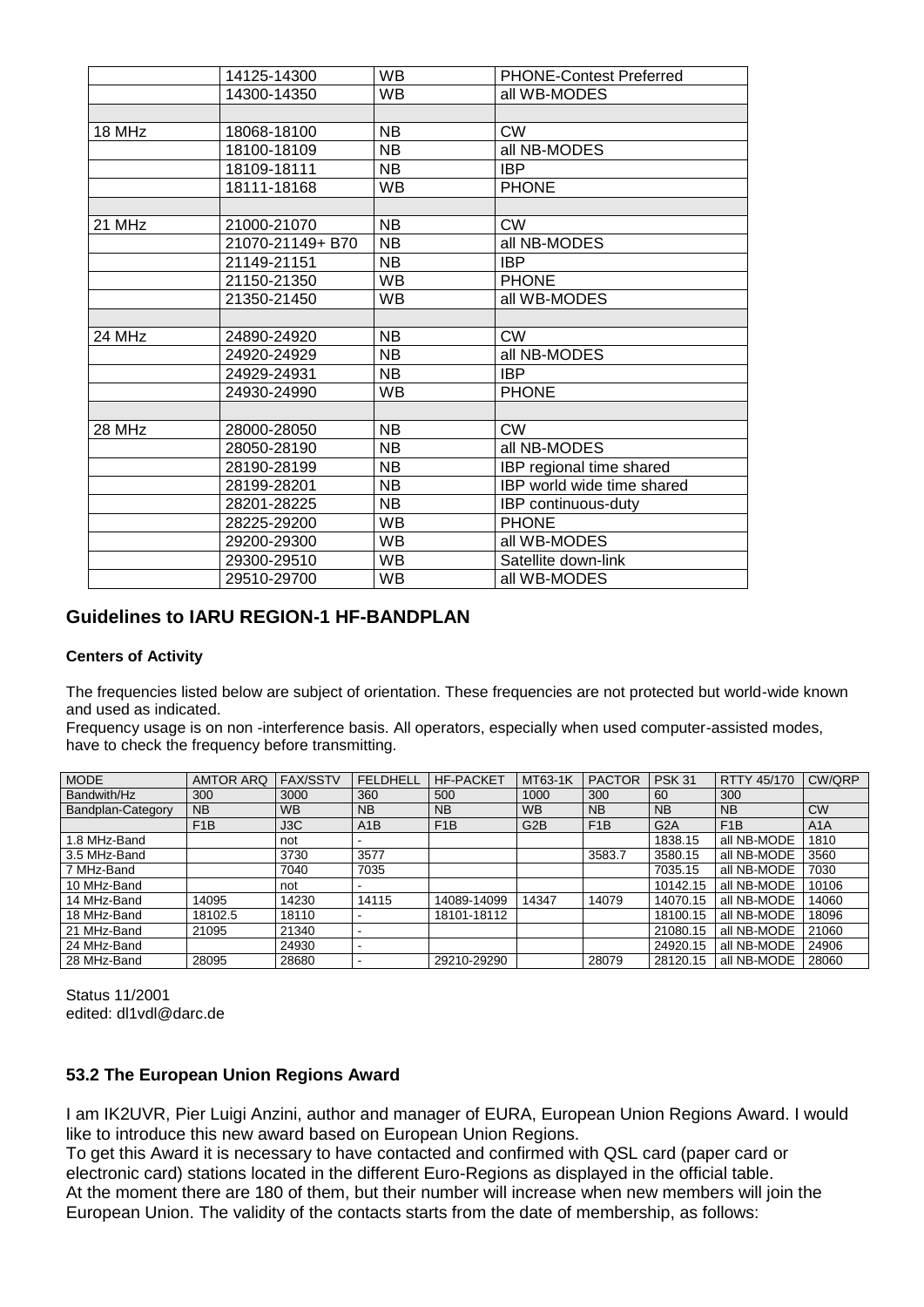1st January 1958 (date of starting of the Treaties of Rome) for Belgium, Fed. Rep. of Germany, France, Italy, Luxemburg and Netherlands.

1st January 1973 for Denmark, Great Britain and Ireland.

1st January 1981 for Greece.

1st January 1986 for Portugal and Spain.

3rd October 1990 for ex DDR (Y2/Y9 prefixes are NOT valid)

1st January 1995 for Austria, Finland and Sweden.

All the contacts must be made from the same Country and using the same callsign.

There is only one version of the Award: mixed. All the bands assigned to the Radio Amateur Service and all the modes are allowed, satellites included.

There are 5 classes of the Award, identified by coloured star-shaped stickers:

- 1. Basic: 50% of the Euro-Regions confirmed (at the moment 90)
- 2. Bronze: 60% of the Euro-Regions confirmed (at the moment 108)
- 3. Silver: 75% of the Euro-Regions confirmed (at the moment 135)
- 4. Gold: 90% of the Euro-Regions confirmed (at the moment 162)
- 5. Honour Roll: 100% of the Euro-Regions confirmed (at the moment 180)

When new members will join the European Union, the numbers above will change, according with the fixed percentages. Issued Awards won't change, but further upgrades will have to respect the new levels.

To claim the Award the QSL cards are not required but they must be in possession of the applicant and could be requested anytime for checks.

Application forms must be sent to this address:

EURA Manager, IK2UVR c/o Sezione ARI Busto Arsizio P. O. Box 125 I - 21052 Busto Arsizio (VA) Italy

The fee is 5 Euro or 5 U.S. \$ for each requested Award. Upgrades are free.

All informations are at official website: [http://ir2b.too.it](http://ir2b.too.it/) The EURA has a proper software, free written by IK6CAC. It is dowloadable at this web site: [http://www.ik6cac.com](http://www.ik6cac.com/)

Many thanks for your attention and best 73's de IK2UVR, Pier Luigi e-mail: [ik2uvr@malpensa.it](mailto:ik2uvr@malpensa.it)

### **53.3 News of our Members**

The Postal Corporation Of Kenya has introduced Postal Code in Kenya. With the introduction of the code there is a slight change in my postal address. The new address should therefore be addresses as under:-

Max Raicha, P.O.Box 1641, **KISUMU ~ 40100** Kenya.

New address: Istvan Bogyo HA0DU, P.O.Box 16., H-4003 Debrecen, Hungary Tel: +36-52-702-409, mobile +36-30-399-37-88, Fax: +36-52-418-707, E-mail: HA0DU@dx.hu

#### **List of "The Egyptian Radio Amateurs**

| <b>SU0ERA</b> | <b>AMATEUR RADIO Club STATION</b> |
|---------------|-----------------------------------|
| <b>SU1AA</b>  | IMAN LOUTFY "OSL VIA SU1AL        |
| <b>SU1AB</b>  | AMMAL LOUTFY "OSL VIA SU1AL       |
| SU1AC.        | MOHAMMED LOUTFY "OSL VIA SU1AL    |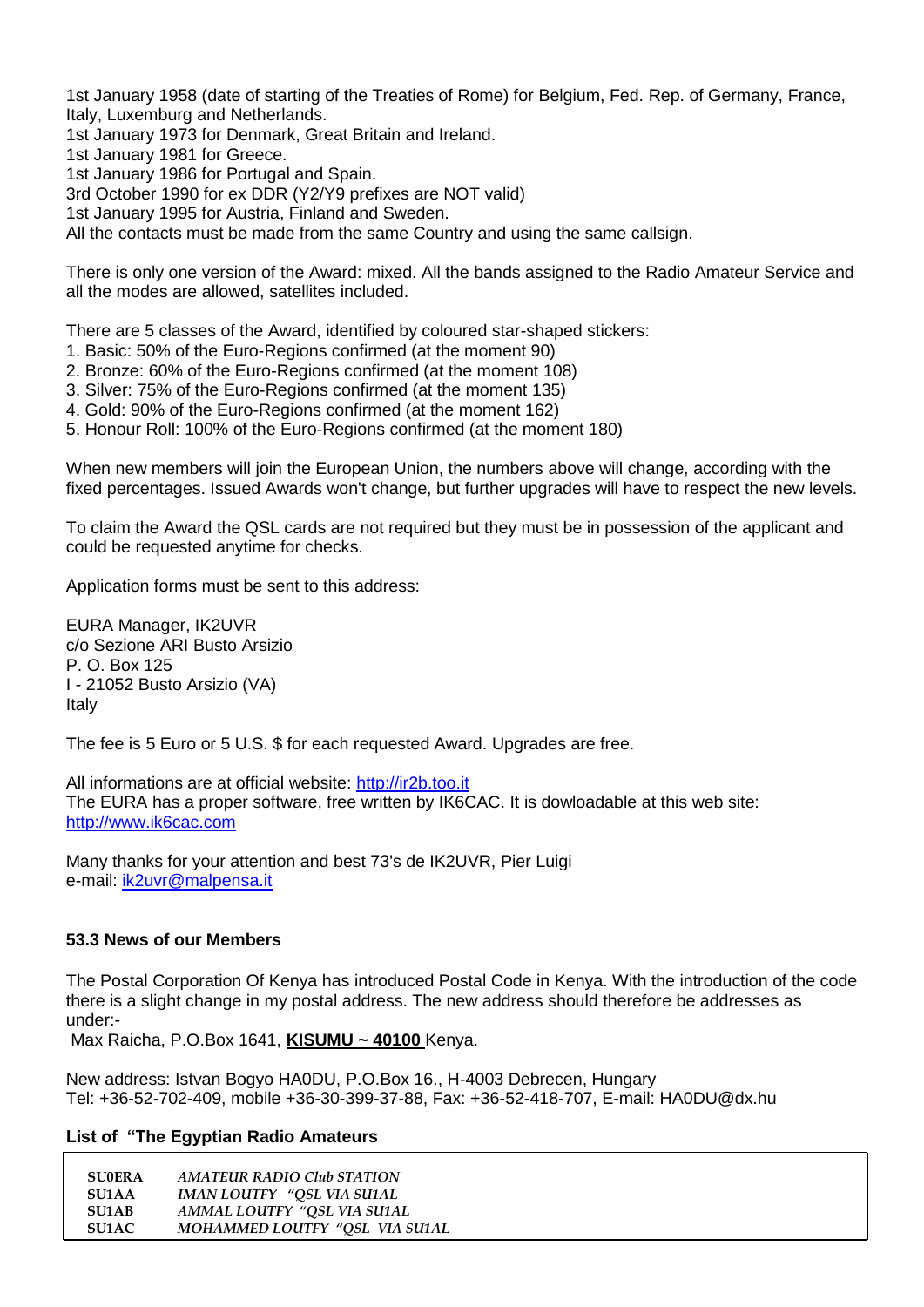| <b>SU1AD</b> | ALI SAMIR DARWISH 'QSL VIA E-ARA                        |
|--------------|---------------------------------------------------------|
| <b>SU1AL</b> | LOUTFY MORSY AL-MAHDY 'POB 109 AL-GIZA, GIZA            |
| SU1AO        | MOH. ATIF OSMAN '5 MOHAMMED MANSI ST., FIASAL, GIZA     |
| <b>SU1AR</b> | AYMAN OMAR ' 11 MOAHAMMED GAD ALI, EIN-SHAMS            |
| SU1AY        | AYMAN AHMED '3 FARIED EL-ATRASH ST., EIN-SHAMS, CAIRO   |
| SU1BH        | MOHAMMED AL-ASIRY ' QSL VIA HOME-CALL: A71BH            |
| <b>SU1CS</b> | MOHAMMED AL-SABAH ' QSL VIA HOME-CALL: 9K2CS            |
| SU1DZ        | ABDUL-JABBAR MARAFI ' QSL VIA HOME-CALL: 9K2DZ          |
| <b>SU1ER</b> | EZZAT SAYED RAMADAN ' POB 78 HELIOPOLIS, CAIRO 11341    |
| <b>SU1FJ</b> | FATIN ABDUL-JABBAR MARAFI "QSL VIA 9K2DZ                |
| <b>SU1FN</b> | FATHY ANWAR '17 MAHMOUD FOUAD, HELIOPOLIS, CAIRO        |
| <b>SU1GM</b> | GERGESS MAKARI '4 ST.- NO. 100, MAADI, CAIRO            |
| <b>SU1GS</b> | GREISS SOBHI GREISS ' POB 18 AGOUZA, GIZA 12654         |
| <b>SU1HA</b> | HANY ANWAR "37 SUAUDI DULD., NEW-MAADI, CAIRO           |
| <b>SU1HB</b> | HESHAM ABDEL-SALAM '40 SHERIF ST., EL-HARAM, GIZA       |
| <b>SU1HH</b> | AHMED HAROUN "15 HENDAWI ST., DOKKI, CAIRO              |
| <b>SU1HK</b> | HOSNI KHATER '20 ST.- NO. 2 MOKATTAM-CITY, CAIRO        |
| <b>SU1HM</b> | HOSSAM AL-SHENAWY '16 AL-DAHER SQ., CAIRO 11271         |
| <b>SU1HN</b> | HAMED NASSAR 'POB 113 HELIOPOLIS, CAIRO 11757           |
| <b>SU1HR</b> | HESHAM Y. KHATER "QSL VIA E-ARA                         |
| <b>SU1HS</b> | MAHMOUD HOSSNI '67 OSMAN BEN-AFFAN, HELIOPOLIS, CAORO   |
| <b>SU1HT</b> | HASAN AL-TELBANY '7 MOH. MAHMOUD ST., IMBABA, CAIRO     |
| <b>SU1JR</b> | JAMAL AL-RIFAIE ' OSL VIA HIS HOME-CALL: 9K2ZM          |
| <b>SU1KM</b> | MOHAMMED ALKAFRAWI "POB 70 MEGLES AL-SHAB 11516 CAIRO   |
| <b>SU1KR</b> | KHALED SAID HASAN ' POB 78 HELIOPOLIS, CAIRO 11341      |
| <b>SU1KZ</b> | YOUSEF KAMAL ZADA '51 AL-GIZA ST., GIZA                 |
| <b>SU1MA</b> | MOHAMMED H. AL-MARAGHI, QSL VIA E-ARA                   |
| <b>SU1MH</b> | MAHMOUD SAAD ' POB 226 RAMSIS PT CENTER, CAIRO 11794    |
| <b>SU1MI</b> | MOUNA IBRAHIM MOHAMED ' 7 ROUDA ST., AL-ROUDA, CAIRO    |
| <b>SU1MK</b> | MAGDAH HOSNI KHATIR 'VIA SU1HK                          |
| <b>SU1MN</b> | MANAL NASSAR " QSL VIA SU1HN                            |
| <b>SU1MR</b> | MAGGI EZZAT SAYED 'VIA SU1ER                            |
| <b>SU1NK</b> | MANAL HOSNI KHATIR ' VIA SU1HK                          |
| <b>SU1RA</b> | REDA AMER '18 SAMI ST., LAZOUGHLI, CAIRO                |
| <b>SU1RR</b> | REHAB EZZAT SAYED ' VIA SU1ER                           |
| <b>SU1SA</b> | SAYED ABDEL-SAMEE ' POB 15 EIN-SHAMS, CAIRO 11311       |
| <b>SU1SK</b> | SAID KAMEL ' POB 62 SHUBRA EL-KHIMA, CAIRO 13411        |
| <b>SU1SM</b> | SHERIF SAMIR '56 MASGED -ALRAHMA ST., SHOBRA, CAIRO     |
| <b>SU1SR</b> | SALLY EZZAT SAYED ' VIA SU1ER                           |
| <b>SU1UN</b> | TALAL BIN ABDEL-AZIZ ' QSL VIA HOME-CALL: HZ1UN         |
| <b>SU2MM</b> | MOHEY MOH. TARTOUSIEH " QSL VIA SU2MT                   |
| <b>SU2MS</b> | MAHMOUD AL-SORY '22 EL-GEESH ST., STANLY, ALEX.         |
| <b>SU2MT</b> | MOHAMMED TARTOUSIEH 'POB 1616, ALEXANDARI               |
| <b>SU2NN</b> | NAZLI MOHIEY-ALDEEN " QSL VIA SU2MT                     |
| <b>SU2RS</b> | SELIM AL-RIFAIE 'VIA HOME-CALL: OE6EEG                  |
| <b>SU2TA</b> | TAREK ABDALLAH 'POB 250 EL-SARAY, 21411 ALEX.           |
| <b>SU3AM</b> | AHMAD AL-SAGIR '7 ORABI ST., PORT-SAID                  |
| <b>SU3FM</b> | FAHMY MESALLAM ' POB 777 PORT-SAID 42111                |
| <b>SU3YM</b> | YASSER MAHDY 'POB 545 PORT-SAID 42111                   |
| <b>SU9LL</b> | LUCIANO LOSI "7 El-BUSTAN St., BABELLOUK, TAHRIR, CAIRO |
| <b>SU9ZZ</b> | JARO JAMRICJ 'VIA HOME-CALL : OM3TZZ                    |
| SU/ZS6WPX    | Andre Van Wyk "QSL VIA HOME-CALL ZS6WPX                 |
|              |                                                         |

# **53.4 German Result of the IARU-Region 1 Field Day SSB 2001**

(Place, Call, DOK, Score, QSOs, QSO-points, Multis, Point-reduction)

| Category limited - EK - (100 W, one antenna): |  |                                           | 9. DL0EI/p G26 199.980 541 1.818 110     |  |  |
|-----------------------------------------------|--|-------------------------------------------|------------------------------------------|--|--|
|                                               |  | 1. DK0MN/p C12 549.032 851 2.936 187 2.7% | 10.DL0UP/p L11 193.248 550 1.952 99      |  |  |
|                                               |  | 2. DLOET/p A24 438.828 745 2.522 174 0.9% | 11.DK0Ol/p H37 178.467 527 1.767 101     |  |  |
|                                               |  | 3. DL0GP/p P17 372.300 742 2.550 146 2.3% | 12.DL0OO/p C09 158.878 406 1.406 113     |  |  |
| 4. DL0LK/p E03 292.254 631 2.181 134          |  |                                           | 13.DF0CB/p E37 151.467 493 1.741 87      |  |  |
| 5. DK0DO/p T18 285.600 583 2.040 140          |  |                                           | 14.DL0GZ/p F16 151.216 398 1.454 104     |  |  |
| 6. DK0NB/p B06 262.386 684 2.322 113          |  |                                           | 15.DL0RUD/p X24  147.752  451  1.606  92 |  |  |
| 7. DF0SX/p P51 234.876 598 2.116 111          |  |                                           | 16.DK0OH/p M02 145.638 485 1.674 87      |  |  |
| 8. DF0HO/p 117 213.960 505 1.783 120          |  |                                           | 17.DL0WR/p Q21 141.740 426 1.492 95      |  |  |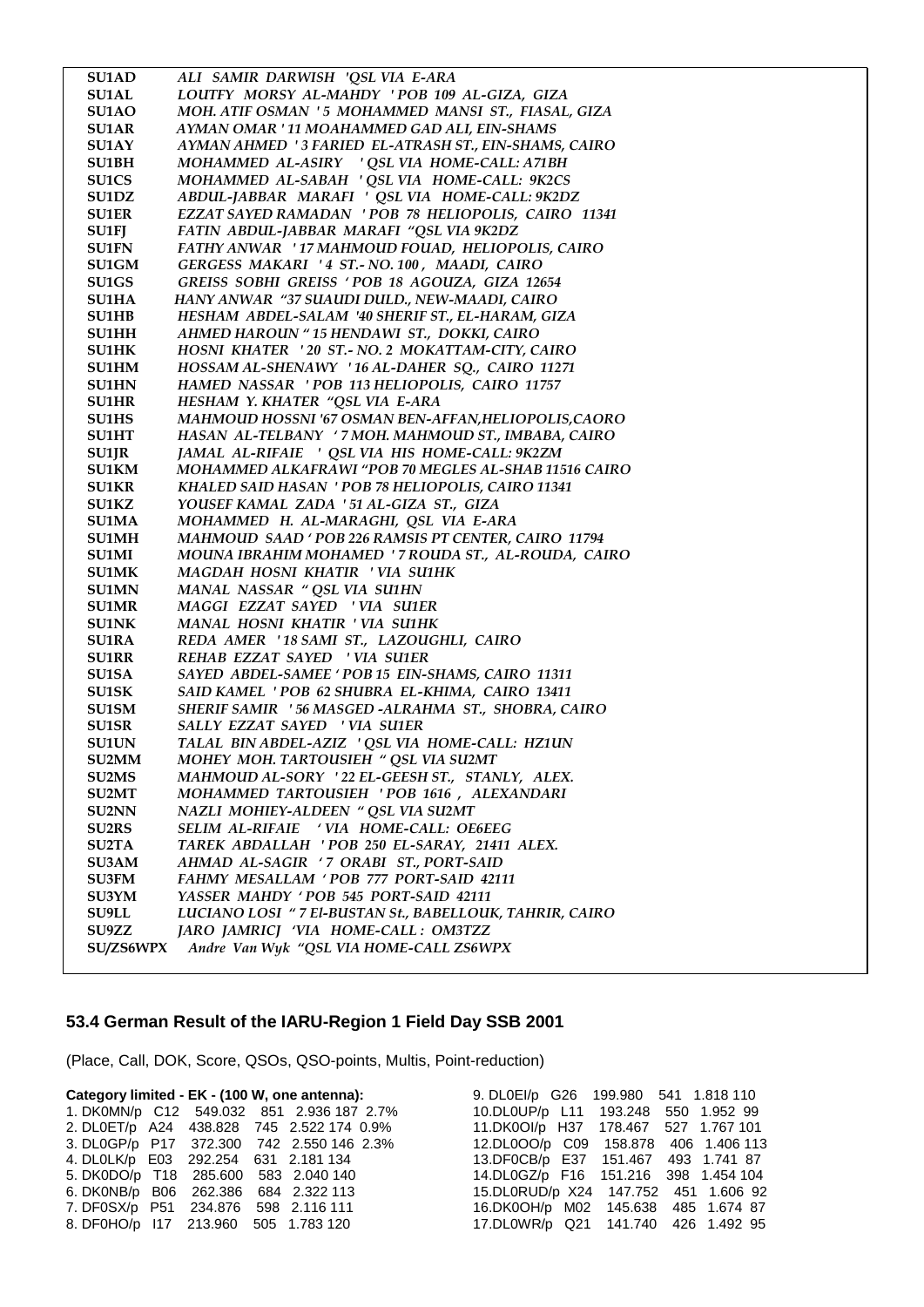18.DK0UL/p P40 139.196 419 1.513 92 19.DL0NQ/p T20 139.160 398 1.420 98 20.DK0WS/p U19 136.800 456 1.520 90 21.DL0NO/p E12 135.622 453 1.634 83 22.DK0VA/p C01 131.424 379 1.369 96 23.DL0VE/p I20 129.065 433 1.555 83 24.DL0LB/p P06 124.333 391 1.397 89 25.DF0MN/p A47 122.200 374 1.300 94 26.DL0AP/p N51 112.960 393 1.412 80 107.016 383 1.372 78<br>104.058 350 1.269 82 28.DL0SP/p D06 104.058 350 1.269 82 29.DL0CK/p R04 30.DL0SAW/p W13 77.868 256 927 84 64.395 328 1.215 53 32.DK0FT/p Q08 62.760 280 1.046 60 33.DF0LE/p P54 56.059 259 919 61 34.DF0AS/p U15 35.DL4AUE/p X35 6.328 61 226 28 36.DL0MFL/p S50 4.664 55 212 22 37.DH8WKA/p X35

**category - OA - (single operator, 100 W, no antenna restriction):**

| 1. DF1RL/p M05 47.824 262 976 49 6.1%  |  |  |  |
|----------------------------------------|--|--|--|
| 2. DK4MX/p X35 29.750 160 595 50 2.3%  |  |  |  |
| 3. DH0HQP/p W35 17.955 134 513 35 3.5% |  |  |  |

# **Category - OB - (100 W, no antenna restriction):**

| 854 2.877 180 0.6%<br>1. DL0SE/p<br>O32<br>517.860                                                                   |
|----------------------------------------------------------------------------------------------------------------------|
| 2. DK0VD/p P09<br>2.637 155 1.4%<br>408.735<br>763                                                                   |
| 3. DL0QS/p 145<br>721<br>2.421 161 3.7%<br>389.781                                                                   |
| 4. DK0ED/p C25 382.624<br>645<br>2.174 176                                                                           |
| 5. DL2OBF/p H15 299.300<br>594<br>2.050 146                                                                          |
| 6. DL0SG/p U14 261.225<br>608 2.025 129                                                                              |
| 7. DL0ST/p P11<br>581 2.021 125<br>252.625                                                                           |
| 631<br>2.126 114<br>8. DF0TX/p E38<br>242.364                                                                        |
| 9. DK2LB/p E31<br>540 1.878 121<br>227.238                                                                           |
| 10.DK0WT/p<br>A36 227.136<br>590<br>2.028 112                                                                        |
| 554 1.945 114<br>11.DL0VN/p Q05 221.730                                                                              |
| 12.DL0FU/p C28 214.912 501 1.679 128<br>13.DL0CB/p Y24 207.459 535 1.869 111<br>14.DL0HN/p P05 204.848 479 1.652 124 |
|                                                                                                                      |
|                                                                                                                      |
| 15. DL0WB/p P36 198.744 560 1.911 104<br>16. DL0WB/p P36 198.744 560 1.911 104                                       |
|                                                                                                                      |
| 17.DK0SC/p B13 192.363 511 1.733 111                                                                                 |
| 18.DL0GT/p T17 184.164 515 1.788 103                                                                                 |
| 19.DK0CU/p B07 171.990<br>506 1.755 98                                                                               |
| 20.DF0SI/p T01 170.379<br>477 1.721 99                                                                               |
| 21.DF0SAR/p Z19<br>155.643<br>499<br>1.789 87                                                                        |
| 22.DL0PDM/p Y09 151.500 417<br>1.500 101                                                                             |
| 23.DK0VE/p P15 135.333 376 1.367 99                                                                                  |
| 24.DL0UM/p F15 132.088<br>438 1.501 88                                                                               |
| 25.DK0FJ/p<br>423<br>1.524 84<br>P48 128.016                                                                         |
| 390 1.456 87                                                                                                         |
| 26.DH8TW/p P50 126.672<br>27.DK0HH/p G22 119.504<br>382 1.358 88                                                     |
| 28.DK0CN/p T19<br>113.872<br>371<br>1.294 88                                                                         |
| 29.DL0WF/p D11<br>112.660 376 1.310 86                                                                               |
| 30.DL0SLZ/p X36<br>112.350 410<br>1.498 75                                                                           |
| 31.DL0NR/p M09 111.972<br>368<br>1.302 86                                                                            |
| 32.DK0HW/p G38 104.714<br>385 1.277 82                                                                               |
| 33.DK0MAR/p E35 91.785<br>300 1.055 87                                                                               |
| 34.DN2BW/p I38 84.878 396 1.369 62                                                                                   |
| 35.DK0ABG/p X39<br>82.806<br>321<br>1.119 74                                                                         |
| 36.DF0PT/p 138<br>72.864<br>297 1.056 69                                                                             |
| 70.028<br>242<br>854 82                                                                                              |
| 37.DK0FFO/p Y22<br>38.DL0ERZ/p S14<br>235<br>58.435<br>899 65                                                        |
| 39.DM3HZN/p S53<br>55.342<br>219<br>826<br>67                                                                        |
|                                                                                                                      |

40.DL0WT/p L23 50.778 214 806 63 41.DL0EKO/p Y13 49.840 236<br>42.DK0VN/p L24 21.168 123 42.DK0VN/p L24 21.168 123 432 49 43.DL0OVG/p M10 8.126 66 239 34

#### **Category - OB/qrp - (10 Watt, no antenna restrictions):**

1. DL0AR/p B39 216.600 516 1.805 120 5.5% 2. DL0AM/p T07 110.292 354 1.313 84 6.0% 86.358 320 1.167 74 2.3% 4. DF0WAT/p O33 80.676 263 972 83 5. DL0KF/p M30 58.499 259 959 61 6. DL0IT/p Q02 42.630 173 609 70 7. DL0KM/p L14 31.515 159 573 55

**Category - OC - (750 Watt, no antenna restrictions):** 1. DL0CS/p M15 948.753 1.314 4.293 221 0.4% 2. DL0LA/p U08 792.948 1.193 3.887 204 2.1% 3. DL0DAN/p Z65 751.824 1.124 3.632 207 2.7% 4. DL0SN/p O16 588.384 1.109 3.632 162 5. DL0PI/p A21 268.499 672 2.219 121 6. DF0AW/p R29 237.006 607 2.079 114 7. DF0WB/p O44 213.967 587 1.963 109 8. DL0WMD/p V07 89.928 353 1.249 72 9. DN2OS/p H31 25.878 132 454 57

#### **Category - D - (portable station outside Germany):**

1. G3WAS/p D/OC 1.419.285 1.821 5.793 245 3.9% 2. G3TBK/p D/OC 1.027.749 1.637 5.217 197 3.4% 3. G6YB/p D/OC 1.002.267 1.693 5.303 189 4.0% 4. S55A/p D/OC 573.900 1.197 3.826 150 5. RK2FWA/p D/OC 489.683 948 3.119 157 6. G4IRC/p D/OC 477.360 1.110 3.672 130 7. RK4LWH/p D/OC 387.600 785 2.550 152 1. RK3VXF/p D/EK 357.864 671 2.294 156 2. M0CAM/p D/EK 305.712 667 2.316 132 1. ER3R/p D/OB 266.418 619 2.166 123 3. G3UES/p D/EK 231.363 547 1.881 123 4. RK3VWA/p D/EK 102.178 303 1.087 94 5. OH4OD/M D/EK 36.846 216 801 46 6. HB9R/p D/EK 14.110 107 415 34

#### **Category - F - (fixed station):**

| 1. DL2HWO/p 70.488 400 1.602 44 7.8%                                                                                                                                                                                                                                                             |  |          |  |
|--------------------------------------------------------------------------------------------------------------------------------------------------------------------------------------------------------------------------------------------------------------------------------------------------|--|----------|--|
| 2. UA3TU<br>2. UA3TU<br>3. DL0SHA/p<br>3. DL0SHA/p<br>3. OC3OJ<br>3. OC3OJ<br>3. OC3OJ<br>3. OC58 231<br>3. OC4E<br>25.232<br>164<br>664<br>38<br>88<br>8926<br>83<br>8926<br>83<br>8926<br>83<br>8926<br>83<br>8926<br>83<br>8926<br>83<br>8926<br>83<br>8926<br>83<br>8926<br>83<br>8926<br>83 |  |          |  |
|                                                                                                                                                                                                                                                                                                  |  |          |  |
|                                                                                                                                                                                                                                                                                                  |  |          |  |
|                                                                                                                                                                                                                                                                                                  |  |          |  |
|                                                                                                                                                                                                                                                                                                  |  |          |  |
| 7. DK0CD/p  11.144  99  398  28                                                                                                                                                                                                                                                                  |  |          |  |
|                                                                                                                                                                                                                                                                                                  |  |          |  |
| 9. DK7FP/p 8.970 97 390 23                                                                                                                                                                                                                                                                       |  |          |  |
| 10.DK7MCX 8.250 82 330 25                                                                                                                                                                                                                                                                        |  |          |  |
| 11.YU1AAT 8.208 75 304 27                                                                                                                                                                                                                                                                        |  |          |  |
| 12.DL4RDJ 7.172 81 326 22                                                                                                                                                                                                                                                                        |  |          |  |
| 13.DL8UAA 5.808 66 264 22                                                                                                                                                                                                                                                                        |  |          |  |
| 14.DL3KDC 5.772 111 444 13                                                                                                                                                                                                                                                                       |  |          |  |
|                                                                                                                                                                                                                                                                                                  |  |          |  |
|                                                                                                                                                                                                                                                                                                  |  |          |  |
|                                                                                                                                                                                                                                                                                                  |  |          |  |
| 15.DL9GMN 5.106 55 222 23<br>16.OZ/DF7YU/p 4.608 64 256 18<br>17.DL1DTC 3.888 40 162 24<br>18.DJ9AO 3.740 55 220 17                                                                                                                                                                              |  |          |  |
| 19.DL1JMS/M 3.200 40 160 20                                                                                                                                                                                                                                                                      |  |          |  |
|                                                                                                                                                                                                                                                                                                  |  |          |  |
| 21.DK5AN   1.210   28   110   11                                                                                                                                                                                                                                                                 |  |          |  |
| 22.RA4LZ 638                                                                                                                                                                                                                                                                                     |  | 14 58 11 |  |
| 23.UA4LDP 480 12 48 10                                                                                                                                                                                                                                                                           |  |          |  |
|                                                                                                                                                                                                                                                                                                  |  |          |  |
|                                                                                                                                                                                                                                                                                                  |  |          |  |
|                                                                                                                                                                                                                                                                                                  |  |          |  |

Checklogs: DF2HL, DF2OSB, DF4ZW, DF6JC, DH7WW/p, DJ1VQ, DJ2GG/m, DJ3ZG, DJ7TW/p, DK0AZ/p, DK0CQ, DK0NK/p, DK0ZM, DK5JG, DL0MUE, DL0OH/p, DL0RN/p, DL4RU/m, DL5JAN, DL7VMM, DL7VRG, DL8YR, DL9AWI, DN2FM, DN2XA/p, EI7M/p, ER3HW, JE3UHV